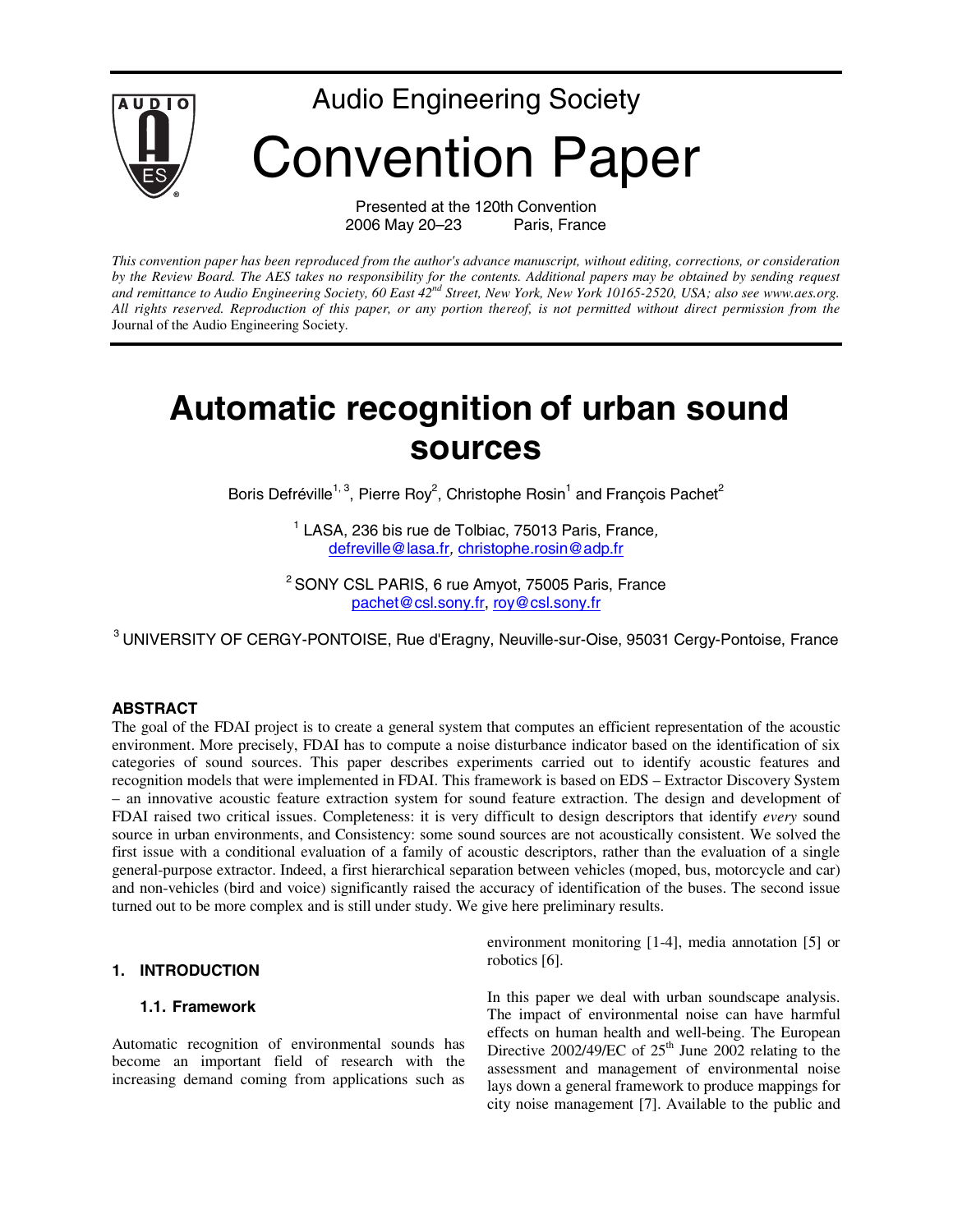intended to urban planners, these mappings are strategic tools to prepare and implement action plans i.e. prevent and reduce environmental noise where necessary and preserve environmental noise quality where it is satisfactory. In complement to an indicator based on global energetic properties of the sound, this directive encourages member states to define innovative indicators that have to be introduced in mappings.

We have shown recently that models of environmental noise are substantially more accurate when the nature of sound sources is taken into account explicitly [8]. We have therefore introduced a environmental noise model as a linear combination of basic features of source categories (e.g. time of presence of car, moped, motorcycle, bus, voices and birds) in which coefficients are specific to the type of soundscape considered (e.g. park, market, district road).

FDAI is a general framework to provide an efficient representation of the acoustic environment, conforming to the European directive's recommendations. FDAI provides a visualization of the indicator described above on a city's GIS (Geographic Information System).

Operationally, monitoring systems are located in various urban locations. A monitoring system is composed of a sound acquisition set (microphone and audio acquisition card), a notebook computer and real time analyzer that performs measurements, in particular sound sources identification. Then, raw data are sent to a server via an internet connection. The global indicator is then computed from these measurements and automatically sent to a GIS for visualization.

Technically, the most difficult task of FDAI is to classify automatically the sounds sources occurring in the soundscape. The six categories of sound sources considered are: Car, Moped, Bus, Motorbike, Voice and Bird. This paper describes experiments carried out to identify acoustic features and recognition models of FDAI.

## **1.2. Feature Extraction**

A typical audio classification system basically follows a two-phase scheme: (1) a *feature extraction* phase to extract information from the samples to classify; and (2) a *classification* phase, in which classifiers are trained on the results of the features of the first phase on a training dataset. The quality of the resulting classifiers depends on three parameters: (1) the quality of the features, i.e. how well they separate samples of different classes while grouping samples of the same class; (2) the performance of the machine-learning algorithm; and 3) the quality (size and variety) of the training dataset. We use here a new approach to improve the typical classification scheme. The idea is to create automatically *problem-specific* features, i.e. features that perform well on the problem at hand, thus improving the quality the resulting classifiers. From a technical standpoint, our approach uses a genetic algorithm which generates features by combining elementary domain-specific operators (also called lowlevel descriptors). At each generation, the best features are kept to be the seeds for the next generation; the seeds undergo mutations or are combined together to create new, hopefully better, features.

EDS – Extractor Discovery System – is an implementation of this approach in the domain of acoustic signal classification [9]. Many acoustic features have been devised by audio signal processing researchers, and each of them is known to be adapted to specific classification tasks. For instance, some features are well-suited to musical instrument classification, others perform well on speaker recognition, or musical genre classification. A signal processing expert will typically use features known to perform well on the problem at hand. EDS aims at replacing the signal processing expert. EDS, as opposed to the domain expert, has powerful computational skill but poor domain knowledge. More precisely, the domain knowledge in EDS consists of the following elements (note that *X* represents the signal): 1) a library of operators (low-level descriptors for audio signal processing) containing approximately 80 operators, e.g. Fft, Db, Arcsin, Normalize, Min, Max, LowPassFilter; 2) heuristics that prevent creating useless features, e.g. Min (Max (*X*)), or LowPassFilter (LowPassFilter (*X*, *freq*1), *freq*2); and 3) typing rules that ensure the creation of features that are well-formed, e.g. forbid Normalize (Max  $(X)$ ). The key idea of EDS is to invent features as combinations of operators that are specific to the problem to solve, i.e. features that an expert would never have come up with, as they are not in the literature. This approach has been shown to outperform the standard approach on several classification problems, e.g. musical instrument recognition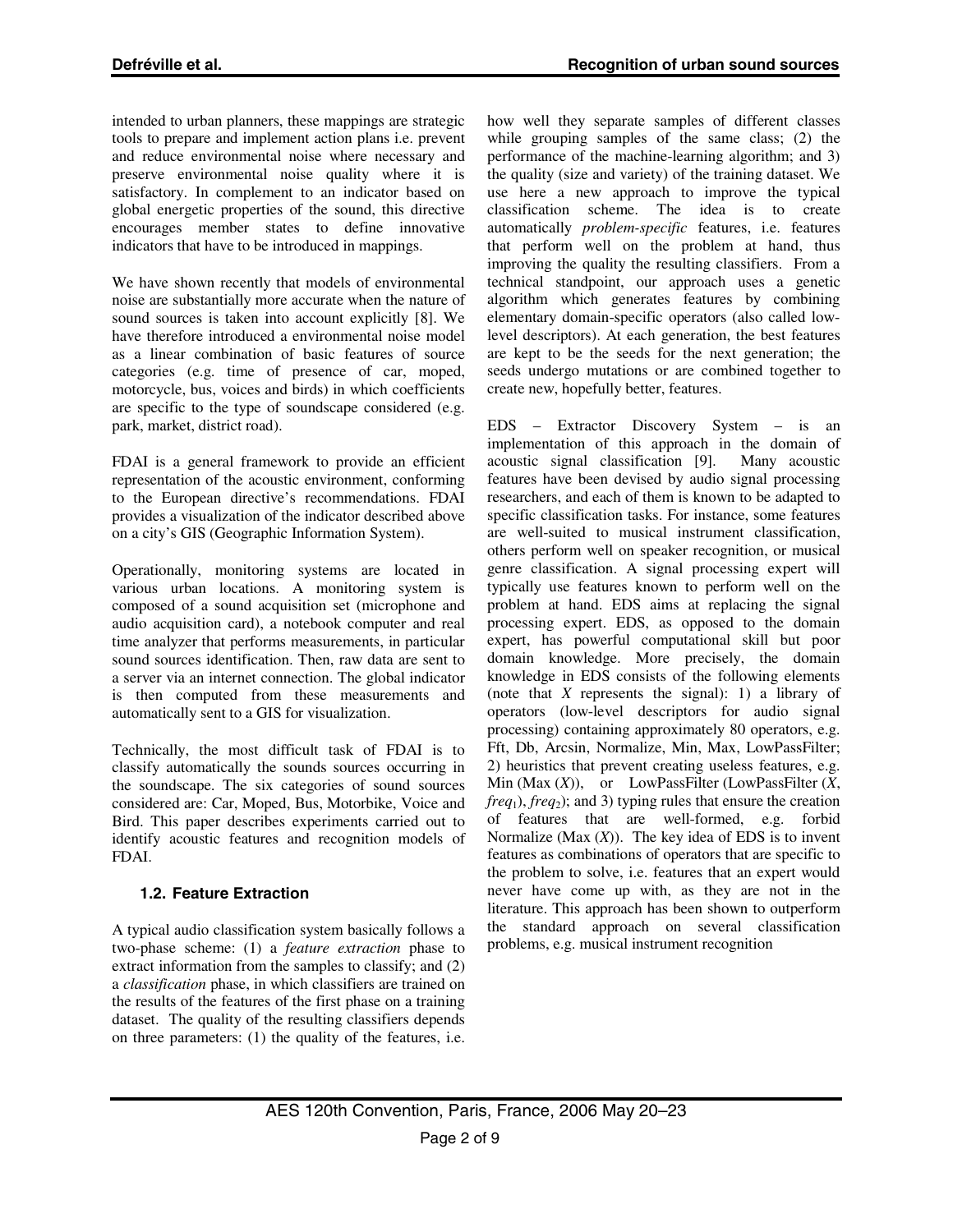## **2. CONSTRUCTION OF DATABASES**

## **2.1. Metrology**

We carried out recordings in typical urban conditions, such as U-shaped streets, speeds around 50 km/h, irregular streams of vehicles and weak slopes of the road. We recorded on streets of various types of asphaltcoating.

We are interested in recognizing six main categories of sound sources: cars, mopeds, bus, motorbikes, human voices, and birds twittering. Note that we work on reallife sounds, not isolated sounds as found e.g. on CD effect libraries. In particular, the sound sources we try to identify are usually mixed up together and with background noise. Figure 1 shows a typical sound sequence used in this study.



Figure 1. Sonogram of a sequence containing a car, a moped and birds.

Each measurement is based on a protocol and material used by official organizations of measurements, engineering and design acoustic departments. The sound acquisition set (01dB Symphony® system) consists of a transducer linked to a small computer unit (a single channel omni directional Bruel & Kjaer class1 microphone) which transfers data in real time to a notebook computer.

The protocol of measurement is done according to the recommendation of standards [10] i.e. the sites of measurement near buildings must be located at 2 meters in front of the most advanced part of the building, the height of measurement is between 1.2 and 1.5 meters above the ground-level and the microphone is placed at a distance between 2 and 3 meters from the vehicles.

Measurements were carried out in the city of Paris, on one-way streets with isolated vehicles as well as twoway streets. These measurements were made during various moments of the day, on a dry roadway.

|                                       |  | We recorded more than 2,000 sequences with the |  |
|---------------------------------------|--|------------------------------------------------|--|
| following sound sources, see Table 1: |  |                                                |  |

| Cars               | Horns            |
|--------------------|------------------|
| <b>Mopeds</b>      | <b>Steps</b>     |
| <b>Motorcycles</b> | Background noise |
| <b>Buses</b>       | Dogs barking     |
| <b>Birds</b>       | Stroller         |
| <b>Voices</b>      | Police horns     |
| <b>Trucks</b>      | Slamming door    |
| Brake whistling    | Rain             |

Table 1. Sound sources composing the different sound databases. Names in bold correspond to the six main categories mentioned in Section 1.1

#### **2.2. Databases for EDS**

In order to avoid features based on intensity, each sample is normalized i.e. its maximum level is brought to the digital maximum level before saturation. Sampling rate is 44,100.

The length of each sample is arbitrary fixed at 500 ms. For each database, 66% of the data was used for training and the other 33% for testing. Typically, we trained classifiers on databases containing between 200 and 800 samples.

## **3. EXPERIMENTAL RESULTS**

#### **3.1. Parameters of the classifiers**

For the experiments reported here, we focused only on two types of classifiers: Gaussian Mixture Models – or GMMs – and Nearest Neighbors – or *k*NN.

The first task is to find the best parameters for the machine-learning algorithms, to optimize the resulting success ratios. Two parameters are considered here: the number of Gaussian Components (M) used in GMMs, and the number of Nearest Neighbor (K) used in *k*NN.

The experience was set on two different sets of features obtained by EDS with respect to two different databases *Moped* and *Bird*. M and K can take the values 20, 30, 40, 50 and 1, 3, 5, 10 respectively. The recognitions rates are counted as follows.

*All*: percentage of correctly recognized samples, *Bird* or *Moped*: percentage of correct recognition of the corresponding class, *Other*: percentage of correct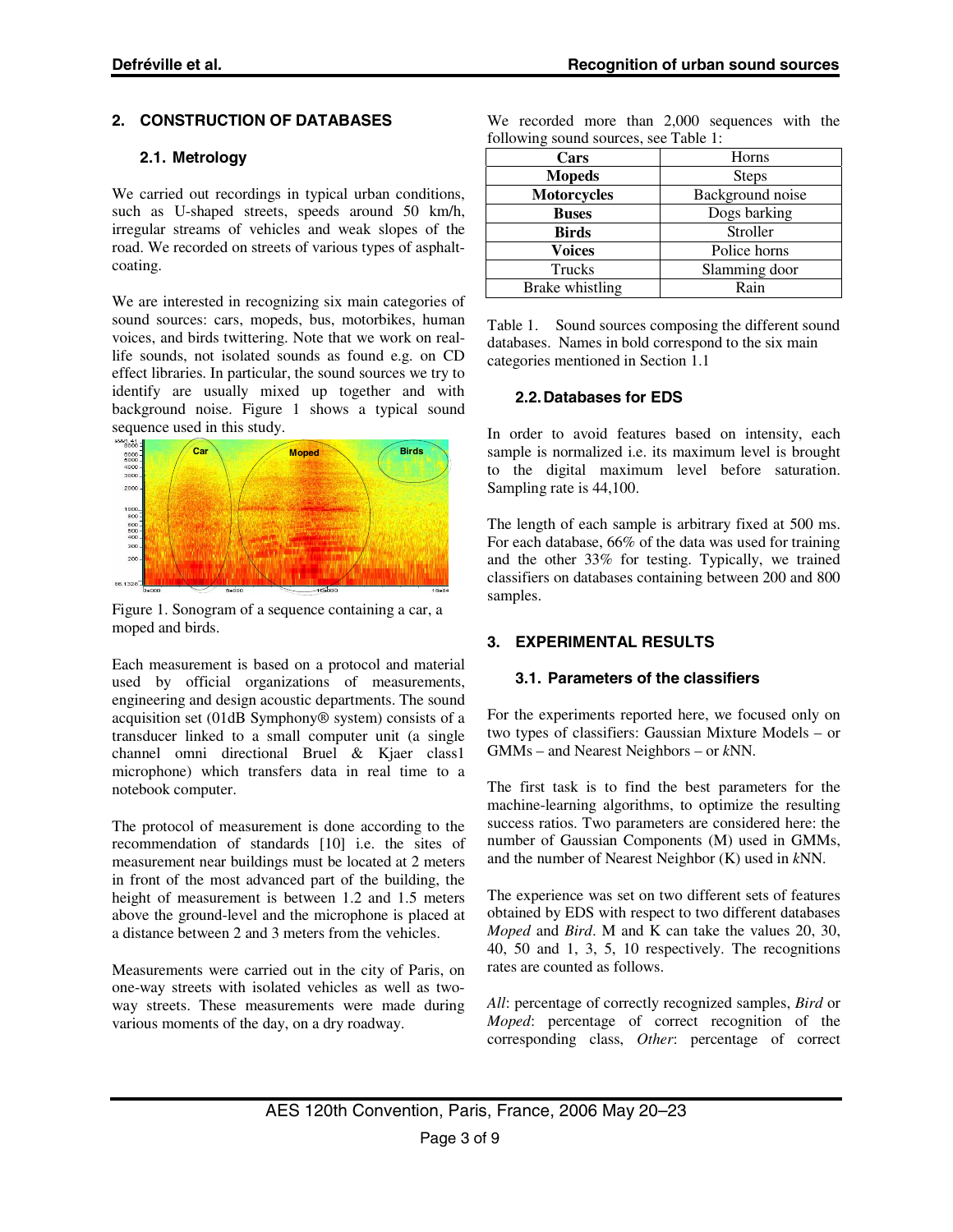| <b>KNN</b> | Train |              |       |      | <b>Test</b> |       |
|------------|-------|--------------|-------|------|-------------|-------|
|            | All   | <b>Bird</b>  | Other | All  | <b>Bird</b> | Other |
| $K=1$      | 100.0 | 100.0        | 100.0 | 69.0 | 46.8        | 92.9  |
| $K=3$      | 95.0  | 96.7         | 93.3  | 71.8 | 53.2        | 90.5  |
| $K=5$      | 94.0  | 95.6         | 92.2  | 71.8 | 53.2        | 90.5  |
| $K=10$     | 93.0  | 95.6         | 91.1  | 70.8 | 53.2        | 90.5  |
| <b>GMM</b> |       | <b>Train</b> |       |      | <b>Test</b> |       |
|            | All   | <b>Bird</b>  | Other | All  | <b>Bird</b> | Other |
| $M=20$     | 93.0  | 95.6         | 90.0  | 70.0 | 51.1        | 90.5  |
| $M = 30$   | 94.0  | 96.7         | 91.1  | 71.0 | 51.1        | 92.9  |
| $M = 40$   | 96.0  | 100.0        | 92.2  | 65.0 | 44.7        | 88.1  |
| $M = 50$   | 97.0  | 100.0        | 93.3  | 69.0 | 53.2        | 85.7  |

recognition of other sounds*.* Results are shown in Table 2 and 3.

Table 2. Recognition results (in percentage) for various parameters of the models for the discrimination task between *Bird* and *Other*. The models use 9 features.

| <b>KNN</b> |              | <b>Train</b> |       |      | <b>Test</b> |       |
|------------|--------------|--------------|-------|------|-------------|-------|
|            | All          | Moped        | Other | All  | Moped       | Other |
| $K=1$      | 100.0        | 100.0        | 100.0 | 81.0 | 73.2        | 89.4  |
| $K=3$      | 95.0         | 96.4         | 93.1  | 86.0 | 82.1        | 89.4  |
| $K=5$      | 94.0         | 96.4         | 92.6  | 84.0 | 77.7        | 89.4  |
| $K=10$     | 94.0         | 94.6         | 93.5  | 84.0 | 78.6        | 90.3  |
|            | <b>Train</b> |              |       |      |             |       |
| <b>GMM</b> |              |              |       |      | <b>Test</b> |       |
|            | All          | Moped        | Other | All  | Moped       | Other |
| $M=20$     | 94.0         | 96.9         | 91.8  | 83.0 | 80.4        | 85.8  |
| $M = 30$   | 94.0         | 95.1         | 92.2  | 84.0 | 82.1        | 86.7  |
| $M=40$     | 97.1         | 96.9.        | 97.4  | 86.0 | 85.7        | 85.8  |

Table 3. Recognition results between *Moped* and *other sounds*. The models use 4 features.

As a conclusion we observe an optimal accuracy for  $K =$ 3 and  $M = 40$ . Note that all models tend to be more efficient for the recognition of the *other sounds*.

## **3.2. Timbre Features**

The following so-called *Timbre* feature is commonlyused for musical instrument recognition [11] or similarity measures between music titles [12] with better performance than basic MPEG-7 features in the general case [13].

$$
Mfcc0(Hanning (SplitOverlap(x, 2048, 0.5)), 10) \qquad (1)
$$

This feature cuts the signal into 2048 points frames (50 ms), and for each frame, computes the short-time spectrum. Then the ten first MFCC (Mel Frequency Cepstrum Coefficients) are computed to estimate the spectral envelope of each frame. A typical 500 ms sample is represented with 10 feature vectors, i.e. 100 coefficients. This feature is tested to complement the features found with EDS.

## **3.3. Mechanical versus Non Mechanical**

We ran several experiments on databases containing all seven sound sources (i.e. car, bus, truck, motorcycle, moped, voice, bird). We noticed that we could not manage to create classifiers that have good performance on every sound source (see 3.4). This is what we refer to as the Completeness issue. Instead, we split the recognition process into two phases: a first classifier distinguishes between *mechanical sounds* and *non mechanical sounds* (i.e. voices and birds). The idea is to find in a first step robust features able to separate vehicles from natural, not mechanical sounds (voices, birds, dogs, background noise, etc). In a second step we test others classes of sounds and see if they are grouped together with the extractor. Although this is an arbitrary distinction, this workaround happens to be effective, as shown below.

#### **3.3.1.Database**

The repartition of samples of the database is indicated in Table 4.

| <b>Class</b>   | <b>Sequences</b> | Quantity |
|----------------|------------------|----------|
|                | car              | 60       |
|                | <i>bus</i>       | 60       |
| <b>Vehicle</b> | truck            | 60       |
|                | moped            | 60       |
|                | motorcycle       | 60       |
| <b>Other</b>   | <i>hird</i>      | 144      |
|                | voice            | 149      |
|                |                  | 623      |

Table 4. Constitution of the database *Mechanical*.

We did not include classes such as Horn or Brake whistling because they always come with strong foreground vehicle sounds.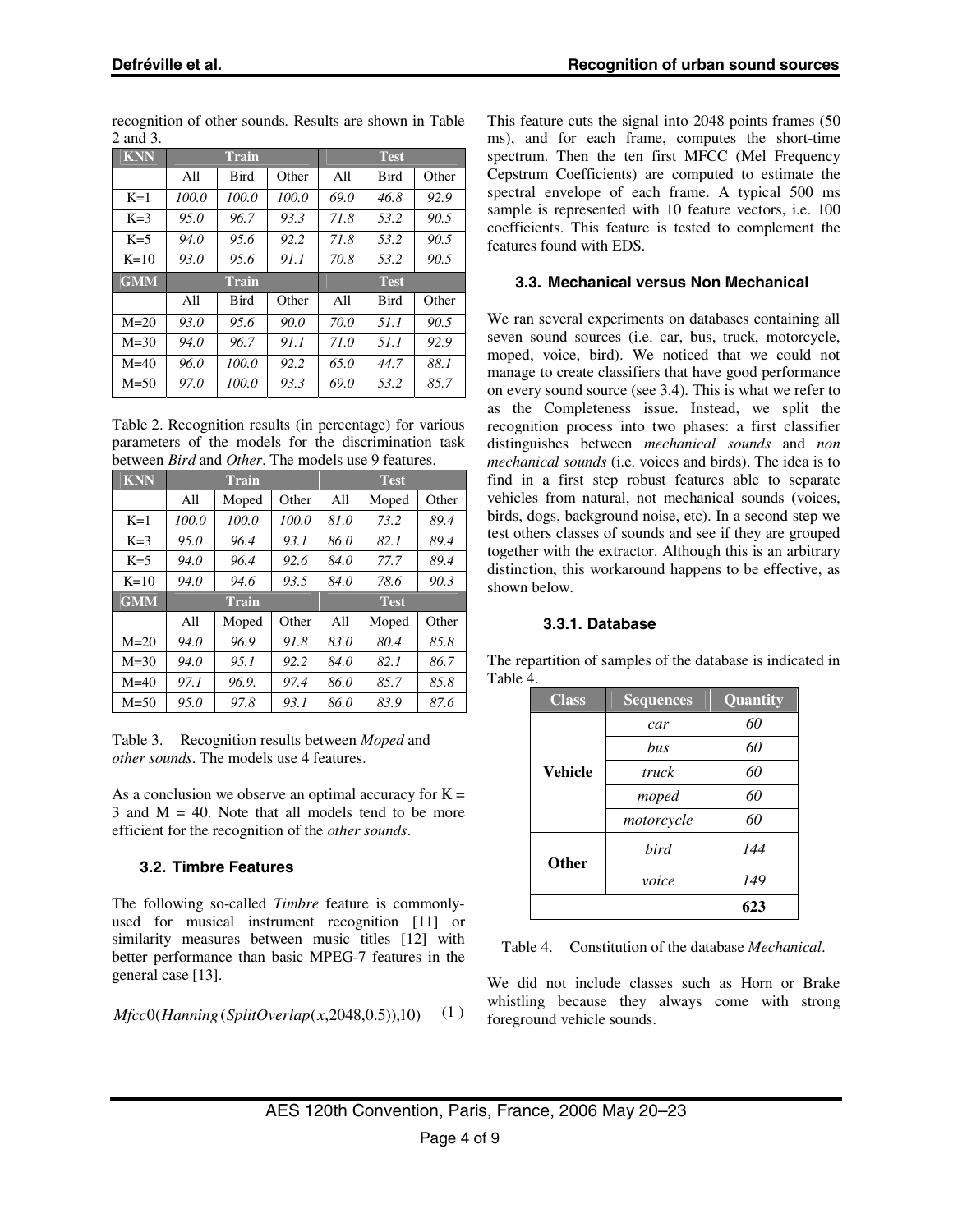## **3.3.2.Features**

The best features obtained with EDS are shown in Table 5:

| <b>Features</b>                          |
|------------------------------------------|
| Sqrt(Rangs(SpectralSkewness)             |
| $(Hanning(SplitOverlap(x, 1323, 0.6))))$ |
| Sqrt(Sqrt(Range(SpectralSpread           |
| $(Hanning(SplitOverlap(x, 2205, 0.7))))$ |
| Sqrt(Sqrt(Range(SpectralKurtosis         |
| (Hann(SplitOverlap(x, 1323, 0.6))))      |

Table 5. Features obtained by EDS for the discrimination between *Mechanical* and *Non Mechanical* sounds.

## **3.3.3.Models**

First we designed optimal models containing the three pre-cited EDS features (Table 6).

| <b>KNN</b> | <b>Train</b> |      |       |      | <b>Test</b> |       |
|------------|--------------|------|-------|------|-------------|-------|
|            | All          | Vehi | Other | All  | Vehi        | Other |
| <b>EDS</b> | 96.0         | 96.6 | 95.3  | 89.2 | 91.2        | 87.2  |
|            | <b>Train</b> |      |       |      |             |       |
| <b>GMM</b> |              |      |       |      | <b>Test</b> |       |
|            | All          | Vehi | Other | All  | Vehi        | Other |

Table 6. Recognition accuracies (%) between *Mechanical* and Non Mechanical sounds using the best features found by EDS.

In a second step, we introduced the timbre feature in addition to the 3 EDS features. The accuracy of the resulting models are shown in Table 7.

| <b>KNN</b>        | <b>Train</b> |       |       |      | <b>Test</b> |       |
|-------------------|--------------|-------|-------|------|-------------|-------|
|                   | All          | Vehi  | Other | All  | Vehi        | Other |
| $EDS +$<br>Timbre | 100.0        | 100.0 | 100.0 | 95.7 | 97.2        | 94.1  |
|                   |              |       |       |      |             |       |
| <b>GMM</b>        |              | Train |       |      | <b>Test</b> |       |
|                   | All          | Vehi  | Other | All  | Vehi        | Other |

Table 7. Recognition accuracies between *Mechanical*  and *Non Mechanical* sounds using the 3 best features found by EDS plus the *Timbre* feature.

A significant increase in recognition rate was brought by the introduction of the *Timbre* feature: the rate raises to 96.6% gaining 3.5%.

# **3.4. Bus**

## **3.4.1.Bus vs. all other sound classes**

In this experiment we considered the separation between class Bus and all other classes of events. We created a database containing 578 samples. The best features obtained with EDS have a relatively weak fitness (Table 8) predicting poor recognition.

| <b>Features</b>                                |
|------------------------------------------------|
| $Sqrt(MaxPos(Derivation(MelBands (x, 8.0))))$  |
| Sqrt(Max(Derivation(Sqrt(BarkBands (x, 8.0)))) |
| Iqr(Derivation(Zcr(FilterBank(x, 10.0))        |
| $Sqrt(Mean(Power(Chroma(x), -1.0)))$           |

Table 8. Features obtained by EDS for discrimination between *Bus* and all other classes of sound.

Indeed, the best recognition rate on *Test* is only 67.0% for the model using k-NN (Table 9).

| <b>KNN</b> | Train |       |       |      | <b>Test</b> |       |
|------------|-------|-------|-------|------|-------------|-------|
|            | All   | Bus   | Other | All  | Bus         | Other |
| $K=3$      | 92.0  | 95.3  | 88.7  | 67.0 | 50.0        | 84.2  |
|            |       |       |       |      |             |       |
| <b>GMM</b> |       | Train |       |      | <b>Test</b> |       |
|            | All   | Bus   | Other | All  | Bus         | Other |

Table 9. Recognition accuracies (%) between *Vehicle* and all other sounds classes using the 4 best EDS features.

The recognition is also weak with the feature *Timbre*  (Table 10).

| <b>KNN</b> | Train |       |       |      | <b>Test</b> |       |
|------------|-------|-------|-------|------|-------------|-------|
|            | All   | Bus   | Other | All  | <b>Bus</b>  | Other |
| $K=3$      | 99.5  | 100   | 99.0  | 70.6 | 60.4        | 81.1  |
| GMM        |       | Train |       |      | <b>Test</b> |       |
|            | All   | Bus   | Other | All  | <b>Bus</b>  | Other |
| $M=40$     | 98.9  | 100   | 97.9  | 69.1 | 46.9        | 91.6  |

Table 10. Recognition accuracies (%) between *Vehicle* and all other sounds classes using the *Timbre* feature.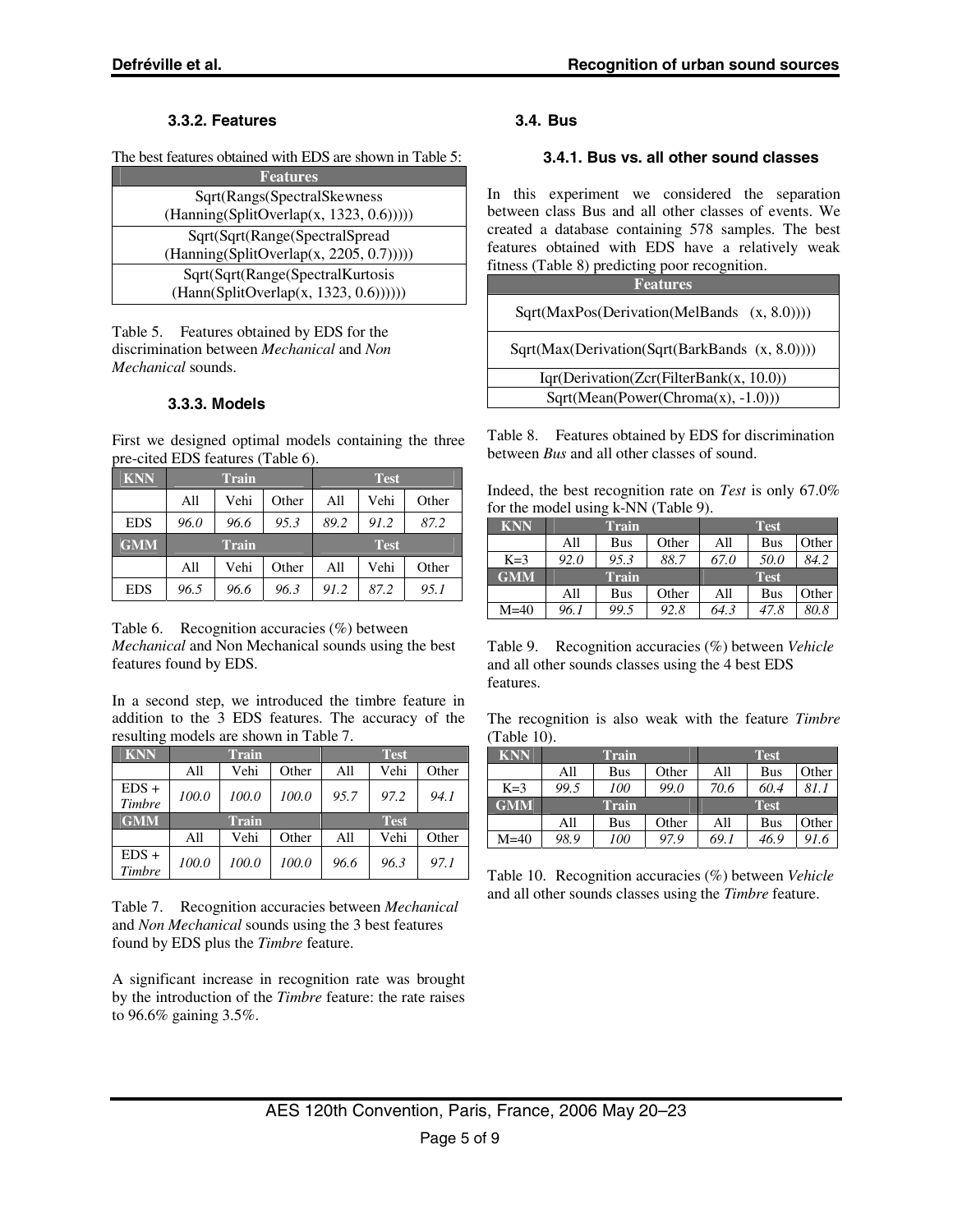## **3.4.2.Bus vs. other vehicles**

This experiment addresses the bus versus other vehicles problem. A database was created containing only buses and other vehicles (777 samples). The genetic search with EDS yields the following features (Table 11).

| <b>Features</b>                              |
|----------------------------------------------|
| Log10(Range(SpectralDecrease (SplitOverlap)  |
| (x, 1323, 0.8))                              |
| Sqrt(MaxPos(Derivation(BarkBands (x, 5.0)))) |
| Power(MaxPos(MelBands(x, 7)), $-4.8$ )       |
| $Median(Power(Chroma(x), -1.0))$             |

Table 11. Features obtained by EDS for discrimination between Bus and other vehicles.

Finally, we have extracted models containing these four features (EDS) plus the feature *Timbre* (Table 12).

| <b>KNN</b> |       | <b>Train</b> |       |      | <b>Test</b> |       |
|------------|-------|--------------|-------|------|-------------|-------|
|            | All   | Bus          | Other | All  | <b>Bus</b>  | Other |
| <b>EDS</b> | 95.9  | 95.1         | 96.9  | 85.2 | 72.5        | 98.4  |
| $EDS +$    | 100.0 | 100.0        | 100.0 | 85.6 | 75.6        | 96.1  |
| Timbre     |       |              |       |      |             |       |
|            |       |              |       |      |             |       |
| <b>GMM</b> |       | <b>Train</b> |       |      | <b>Test</b> |       |
|            | All   | Bus          | Other | All  | <b>Bus</b>  | Other |
| <b>EDS</b> | 95.3  | 92.8         | 98.0  | 86.8 | 75.6        | 98.4  |
| $EDS +$    | 99.6  | 99.6         | 99.6  | 79.4 | 69.5        | 89.9  |

Table 12 Recognition accuracies (%) between *Bus* and *other vehicles* using 4 best features found by EDS plus feature *Timbre*.

Here, the best recognition rate reaches 86.8% on the *Test* database. It represents a much better result than the one obtained while trying to separate buses from all other classes of events. The *Timbre* feature does not have a significant influence on the results. However, the accuracy of the models is not completely satisfying. It is probably due to the large diversity of sounds within the bus category. It could be fixed by listening the samples in order to separate the sample into sub-groups.

The next experiments address the distinction between vehicles sound and no vehicle sounds.

## **3.5. Moped**

A first experiment ran on mopeds gave unsatisfactory results. By listening to the incorrectly classified samples, we noticed that they sounded differently from

the other samples. Indeed, these samples were representing a new class that was finally identified as a particular type of mopeds called *Vespa*.

We decided to create a new database but this time, without considering *Vespa* as a part of the class *mopeds*.

The five best features found by EDS are shown in Table 13.

| Features                                      |
|-----------------------------------------------|
| Sqrt(Mean(SpectralFlatness (SplitOverlap)     |
| (x, 2205.0, 0.8))))                           |
| $Log10(Median(MelBands(Normalize (x), 2.0)))$ |
| $Min(SpectralCentroid(Split(x, 256.0)))$      |
| Power(Mean(Mfcc(x, 9.0) 1.3)                  |
| Log10(SpectralSkewness(x))                    |

Table 13. Features obtained by EDS for discrimination between Moped and other vehicles.

The best model found uses only one feature containing Mfcc as a core operator (Table 14).

| <b>KNN</b> | Train |                |      | Test |       |              |
|------------|-------|----------------|------|------|-------|--------------|
|            | All   | Moped<br>Other |      |      | Moped | <b>Other</b> |
| $K=3$      | 83.3  | 85.2           | 81.4 | 88.9 | 96.4  | 81.4         |

Table 14. Recognition accuracy (%) between *Mopeds*  and other classes of vehicles. The model uses the only the feature *Power(Mean(Mfcc(x, 9.0) 1.3).* 

As a good feature for discrimination between bus and other vehicles, it is noticeable that *Timbre* does not work satisfactorily for the identification of the mopeds (we tried with 10 and 20 Mfcc's).

This experiment shows that the perceptive class *Moped* is acoustically inconsistent. We discuss this issue below (see 4.2.).

## **3.6. Car**

The database for Car contains 276 samples of cars and other vehicles. The features obtained by EDS are shown in Table 15.

The best model using the 6 best EDS features yields a recognition rate of 90.0% (Table 16). k-NN is more appropriate than GMMs with a difference on *TestD* equal to 23.3%. The introduction of the *Timbre* features yields a recognition rate of 85.6%. However, the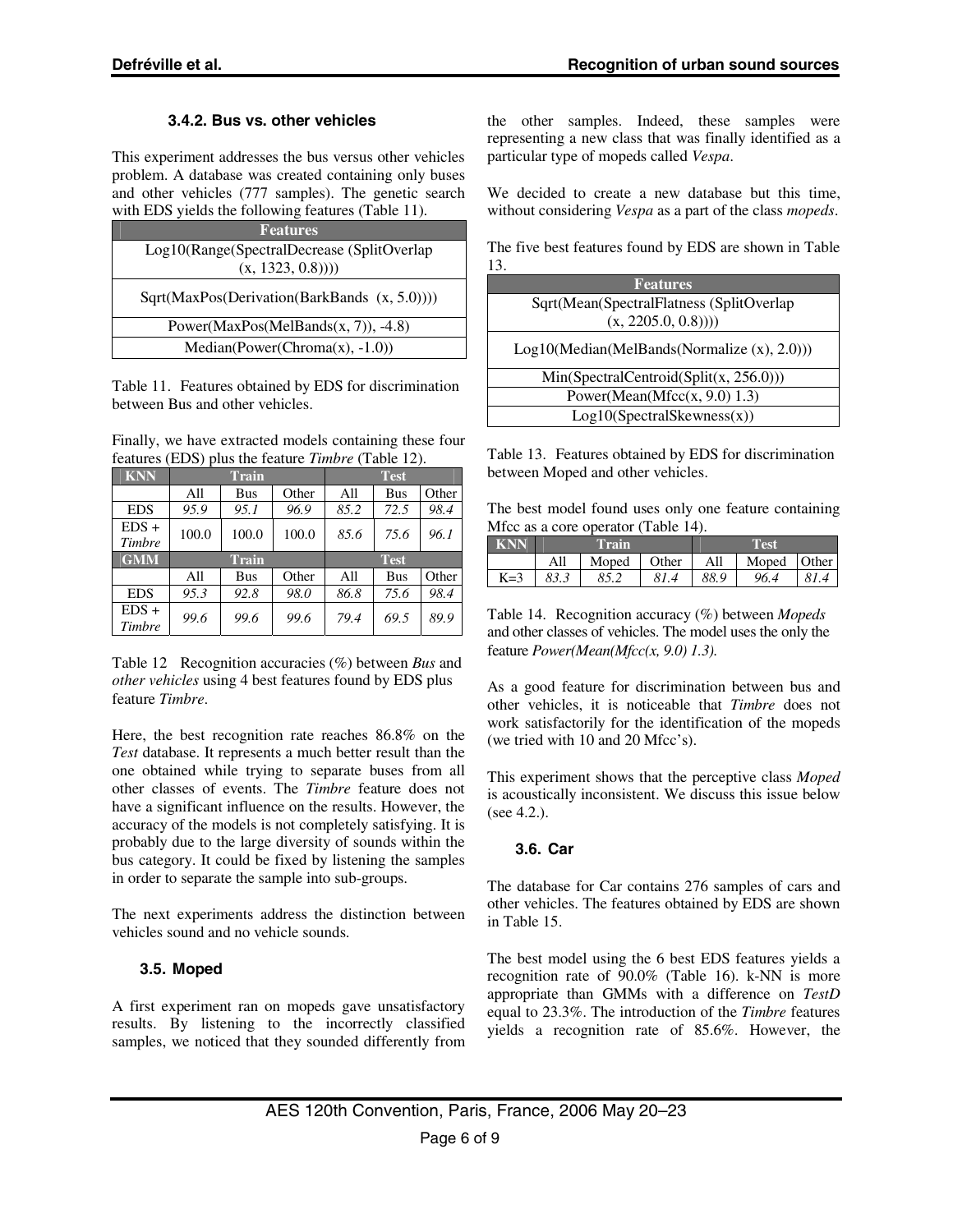combination between the 6 EDS features and Timbre is not profitable.

| <b>Features</b>                                  |
|--------------------------------------------------|
| Power(Abs(Sum(SpectralFlatness(Triangle)         |
| (BpFilter(SplitOverLap(x, 441.0, 0.8), 882.0,    |
| $(1323.0))$ )), $-0.25$ )                        |
| Power(Mean(SpectralRolloff(BpFilter(Split        |
| (x, 1764))))                                     |
| Power(Abs(Median(RHF(Abs(BpFilter                |
| (FilterBank(x, 11.0), 882.0, 1323.0))))), -0.25) |
| Sqrt(Range(SpectralDecrease(Triangle(BpFilter    |
| (FilterBank(x, 5.0), 853.0, 970.0))))            |
| Sqrt(Zcr(Percentile(Hann(SplitOverLap            |
| $(x, 441.0, 0.5)$ , 58.0))                       |
| $Sum(Hamming(Derivation(Mfcc(x, 8.0))))$         |

Table 15. Features found by EDS to discriminate between *Car* and other classes of vehicles.

| <b>KNN</b>        | <b>Train</b> |       |       | <b>Test</b> |      |       |  |
|-------------------|--------------|-------|-------|-------------|------|-------|--|
|                   | All          | Car   | Other | All         | Car  | Other |  |
| <b>EDS</b>        | 93.0         | 92.5  | 93.5  | 90.0        | 84.4 | 95.6  |  |
| Timbre<br>10Mfcc  | 95.6         | 77.8  | 93.3  | 85.6        | 77.8 | 93.3  |  |
| $EDS +$<br>Timbre | 100.0        | 100.0 | 100.0 | 85.6        | 77.8 | 93.3  |  |
| <b>GMM</b>        | Train        |       |       | <b>Test</b> |      |       |  |
|                   |              |       |       |             |      |       |  |
|                   | All          | Car   | Other | All         | Car  | Other |  |
| <b>EDS</b>        | 99.5         | 100.0 | 98.9  | 66.7        | 53.3 | 80.0  |  |
| Timbre<br>10Mfcc  | 98.9         | 100.0 | 97.8  | 84.4        | 73.3 | 95.6  |  |

Table 16. Recognition accuracies (%) between *Car* and other classes of vehicles.

Finally, the best model is obtained with the 20 MFCC in a *k*-NN classifier. Its accuracy is slightly improved by 1.1% with the addition of an EDS feature using RHF (Ratio of High Frequencies) exposed in Table 15. The final rate is 94.4% of correct recognitions on *TestD* (Table 17).

| <b>KNN</b>        | <b>Train</b> |            |       | <b>Test</b> |            |       |  |
|-------------------|--------------|------------|-------|-------------|------------|-------|--|
|                   | All          | Car        | Other | All         | Car        | Other |  |
| Timbre<br>20Mfcc  | 100.0        | 100.0      | 100.0 | 93.3        | 93.3       | 93.3  |  |
| Timbre<br>$+$ EDS | 100.0        | 100.0      | 100.0 | 94.4        | 95.6       | 93.3  |  |
| <b>GMM</b>        |              | Train      |       | <b>Test</b> |            |       |  |
|                   | All          | <b>Bus</b> | Other | All         | <b>Bus</b> | Other |  |
| Timbre<br>20Mfcc  | 99.5         | 100.0      | 98.9  | 83.9        | 80.0       | 87.8  |  |
| Timbre<br>$+$ EDS | 99.5         | 100.0      | 98.9  | 85.6        | 80.0       | 91.1  |  |

Table 17. Recognition accuracies (%) between *Car* and other classes of vehicles.

## **3.7. Motorbikes**

The database created contains 466 samples of motorbikes and other vehicles. The models created with the best EDS features or *Timbre* features never yield a recognition rate over 82.5 % on *Test*. As in the Moped's case, the samples are not acoustically consistent i.e. there are too many different types of sound in the *Motorbike* category.

## **3.8. Bird**

The database created contains 274 samples of birds and other non mechanical sounds. The 4 best features obtained by EDS are shown in Table 18.

| <b>Features</b>                               |
|-----------------------------------------------|
| Power(Median(Log10(SpectralRolloff            |
| $(FilterBank(x, 10.0))))$ , -0.125)           |
| $Square(Iqr(PitchBands(Sqrt (Abs(x)), 9.0)))$ |
| Power(RMS(SpectralSpread(Arcsin               |
| (Hann(SplitOverlap(x, 220.0, 0.2))))), 3.0)   |
| Power(Arcsin(Square(Iqr(Zcr(Integration       |
| $(Hanning (FilterBank(x, 8.0))))$ , 2.6)      |

Table 18. Features obtained by EDS to discriminate between *Bird* and other non mechanical sounds.

The better model found yields only 71.8% of recognition rate on *Test*. One explanation of this weak recognition rate could come from the fact that bird twitter is most of the time shorter than the duration of the sample (500 ms) used here. This technical problem could be fixed in further studies by using larger samples (about 100 ms).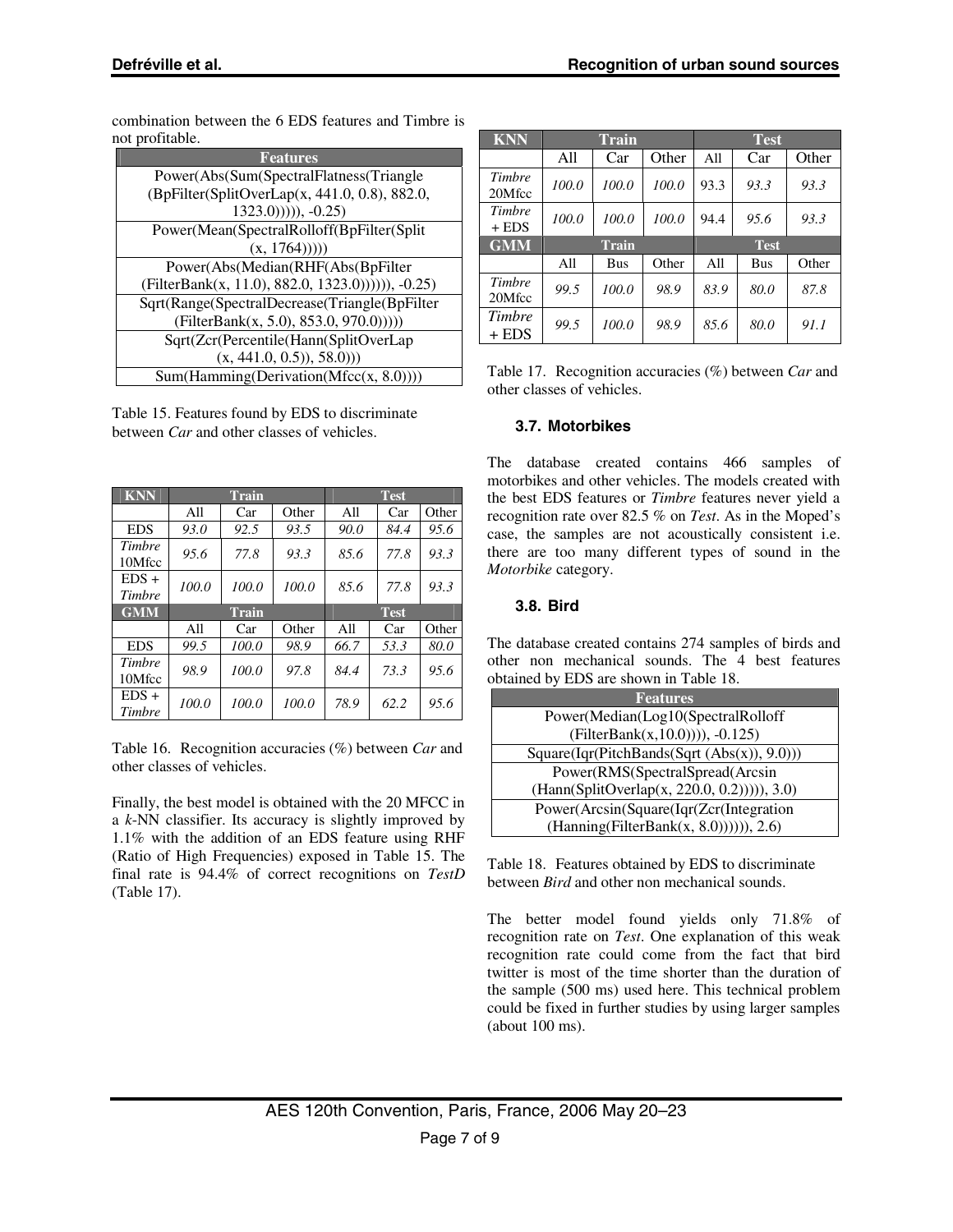## **3.9. Voice**

The database created contains 298 samples of voices and other non mechanical sounds. The voices are either male, female or child speaking. After several iterations, EDS did not produce satisfactory accuracy. Thus we decided to use only the *Timbre* features while varying the number of Mfcc. The best result is obtained with 20 coefficients. The global recognition rate on *Test* goes up to 99.0% (Table 19).

| <b>KNN</b> | <b>Train</b> |       |       | <b>Test</b> |       |       |  |
|------------|--------------|-------|-------|-------------|-------|-------|--|
|            | All          | Voice | Other | All         | Voice | Other |  |
| 10Mfcc     | 100.0        | 100.0 | 100.0 | 89.2        | 100.0 | 79.2  |  |
| 20Mfcc     | 100.0        | 100.0 | 100.0 | 99.0        | 100.0 | 98.1  |  |
| <b>GMM</b> | <b>Train</b> |       |       | <b>Test</b> |       |       |  |
|            | All          | Voice | Other | All         | Voice | Other |  |
| 10Mfcc     | 100.0        | 100.0 | 100.0 | 87.0        | 100.0 | 75.5  |  |
|            |              |       |       |             |       |       |  |

Table 19. Recognition accuracies (%) between *Birds* and other non mechanical sounds using *Timbre* features with 10 or 20 coefficients.

# **4. COMMENTS**

During the design and development of FDAI, we faced too critical issues. Completeness: it is very difficult, if not impossible, to design descriptors that identify every sound source in such a complex acoustic environment. Consistency: some sound sources are not acoustically consistent.

# **4.1. Completeness**

When dealing with multiple-class classification problems, we face the completeness issue, i.e. it is difficult to design classifiers that perform well on all the classes. In our implementation, we solved this issue by introducing a hierarchy of classifiers instead of a single multi-class classifier. Basically, we considered the distinction a human would spontaneously make between motor-vehicles and "natural" sounds (voices, birds). The classification process we enforce consists in first, using the "motor-vehicles versus natural sounds" classifier, and then, apply either the "car-truck-moped-busmotorcycle" or the "voice-birds" classifier according to the results yielded by the first classifier.

Obviously, this is an *ad hoc* workaround based on human mental categories. It is not satisfying since there is no guaranty that this hierarchy is optimal, and besides, the idea to distinguish first between motorvehicles and natural sounds is based on human intuitions, and is therefore difficult to automate.

We are working on a generalization of this idea. First, we want to automate and optimize the composition of the hierarchy of classifiers. Secondly, we will explore more complex organizations than hierarchies, like for instance Bayesian networks of classifiers.

# **4.2. Consistency**

When asked to describe their perception of an urban soundscape, people spontaneously mention sound sources corresponding to mental categories that are culturally consistent, e.g. *motorcycle*, *car*, *truck*, or *birds*. However, these categories are not acoustically consistent. For instance, in the motorcycle category, the sound of a Japanese 4-cylinder engine in a sports motorcycle is acoustically very different from the sound of a 2-cylinder Harley-Davidson engine. This phenomenon also occurs with musical instruments: the category called *guitar* corresponds in reality to various instruments that are acoustically very different from one another, e.g. *saturated electric guitar* and *folk guitar*.

The performance of the best classifiers we created on the motorcycle category is substantially worse than the performance obtained on other categories (motorcycle: 82.0% versus bus: 86.8%, moped: 88.9%, car: 90.0%, voice: 99.0%). As explained in this article, the performance depends on the quality of the features, on the performance of the training algorithm, and on the quality of the training dataset.

So far, we do not know whether the poor performance we obtained stems from some shortcoming of our implementation. It could be the case that EDS cannot produce high-quality features for inconsistent categories, or that the machine learning algorithms we used are not well-adapted to this case, although the GMM model is designed to handle this situation. Finally, we may improve the performance by using larger training datasets.

However, we do suspect that standard classification systems, even augmented with EDS's automatic feature creation, cannot reach very high success ratios on acoustically inconsistent categories. We are in the process of devising techniques to improve further the classification process by taking into account inconsistent categories explicitly.